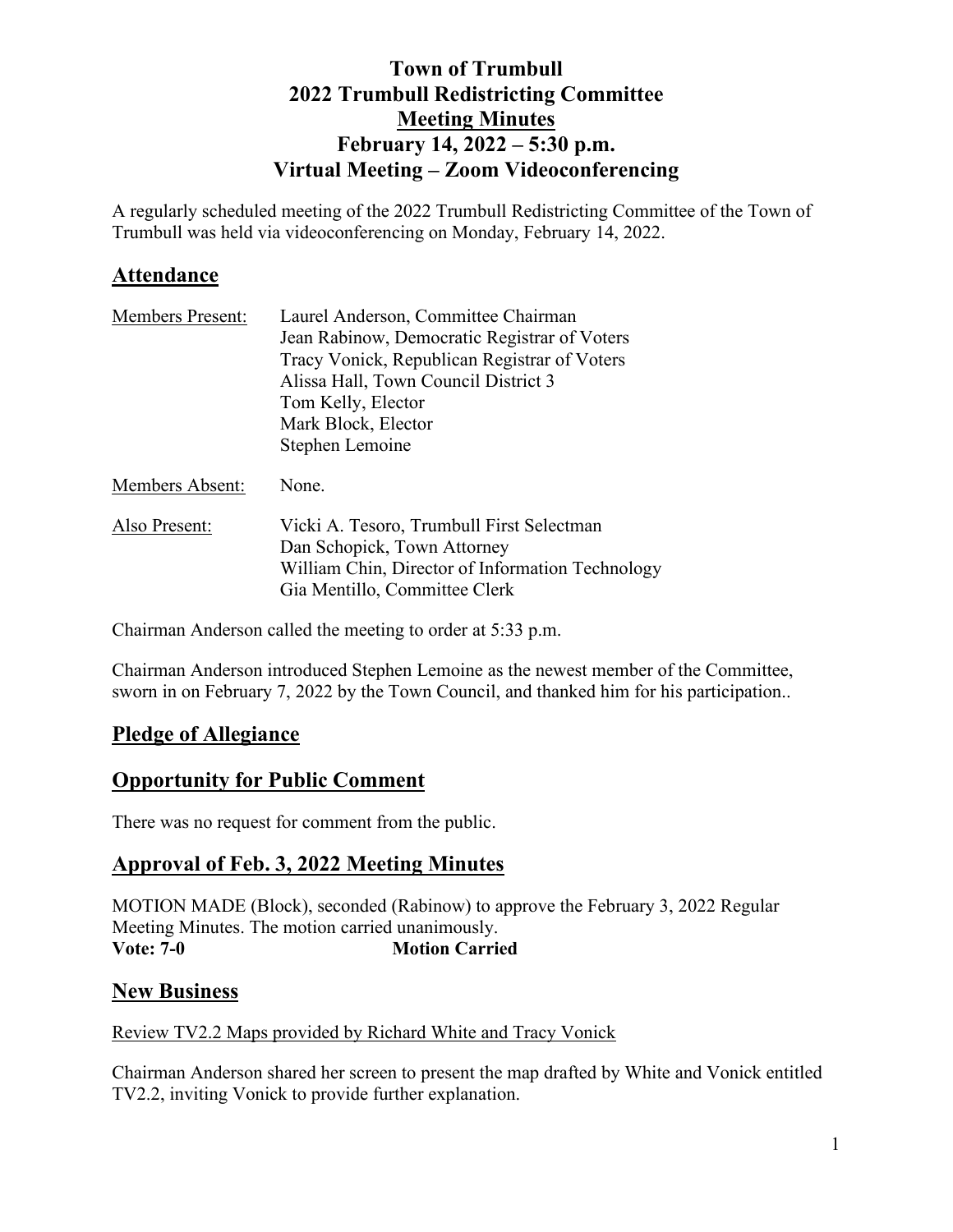Vonick first highlighted changes made to the Northwestern border of District 1, at the junction of Districts 1, 3, and 6 (as proposed by map February 1, 2022: 8:33am). He noted an extension to the Western border of District 1 which now continues further North along Route 25 to the intersection of Route 111. Vonick informed that this change moves one census block of 17 people from the District 3 to District 1. Chairman Anderson noted previous comments from White suggesting the same.

Vonick reviewed several other changes made throughout map TV2.2 and their impacts on population distribution. Rabinow stated that the main obligation of the Committee is to obtain districts with equal populations. Vonick estimated a 1% difference in the population distributions proposed by TV2.2 in comparison to February 1, 2022: 8:33am.

Block asked for confirmation that population numbers displayed on TV2.2 (and all other proposed maps) are solely reflective of the current population with no consideration of future projections. Rabinow clarified the Committee is utilizing the most recent U.S. Census data for population numbers, which they are legally obligated to do.

Chairman Anderson stated that she is in support of the changes made at the junction of Districts 1, 3, and 6 as shown by TV2.2; but she did not see the benefit of the other proposed changes, noting that the districts appear less compact. Rabinow agreed. Vonick stated that it is possible to maintain the change at the aforementioned junction without necessitating changes elsewhere.

Hall agreed with comments made by Chairman Anderson and Rabinow, adding that though the population distribution was minimally effected by the changes proposed by Vonick the disparities, nevertheless, increased. Kelly seconded Hall's comments, noting that TV2.2 also increases the number of residents changing districts.

### Vote on Final Version of Voting District Map to be Used

MOTION MADE (Vonick), seconded (Lemoine) to accept map TV2.2 as the final working map for the 2022 Trumbull Redistricting Committee. *Block abstained.* Vote: 2-4 (Anderson, Rabinow, Hall, Kelly) Motion Failed

MOTION MADE (Vonick), seconded (Block) to accept the map February 1, 2022: 8:33am, and corresponding meet and bounds descriptions, as the working map and descriptions for the Committee's redistricting purposes. The motion carried unanimously. **Vote: 7-0 Motion Carried** 

MOTION MADE (Vonick), seconded (Block) to amend map February 1, 2022: 8:33am to include the proposed changes to District 1, extending the boundary of the district northernly along the Route 25 to the intersection of Route 111 and adding 17 people to District 1 from District 3. The motion carried unanimously.

#### **Vote: 7-0 Motion Carried**

MOTION MADE (Vonick), seconded (Block) to renumber the districts on map February 1, 2022: 8:33am to follow a more intuitive, clockwise order.

**Vote: None Motion Removed**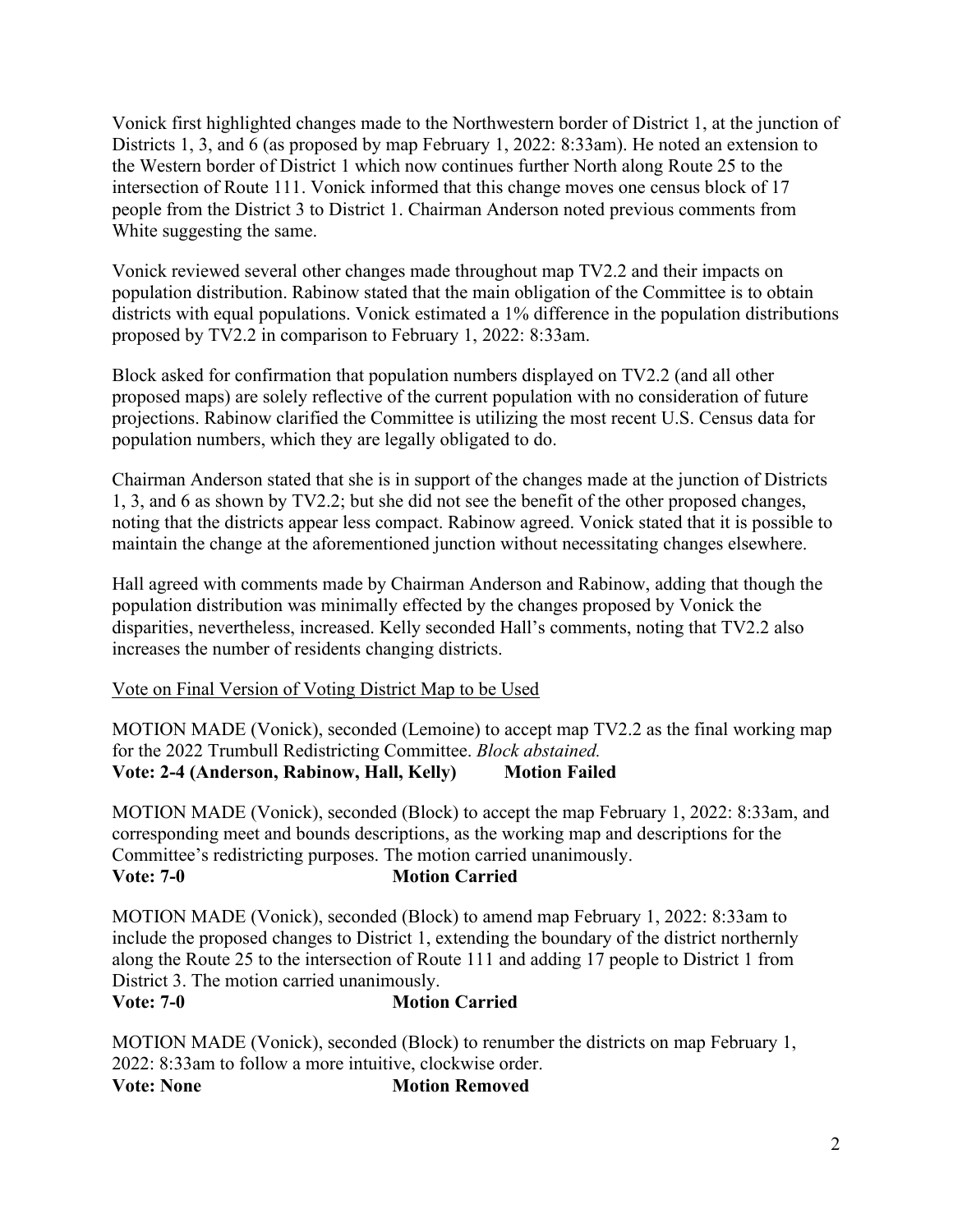Vonick stated that renumbering the districts as outlined by map February 1, 2022: 8:33am appears to minimize the number of residents having to change districts. Lemoine voiced support for this change, noting that a more intuitive pattern would make the district layout easier to comprehend. Kelly questioned how the districts came to be numbered as they currently are on map February 1, 2022: 8:33am, noting that there has never been a sequential order of districts in Trumbull. He stated he would like input from White before making a decision. Hall seconded these comments.

Chairman Anderson stated that the Committee would need to clarify whether or not it has the authority to change district numbers. Atty. Schopick informed that the Town Council has the authority to change district boundaries which he posited to be serendipitous to changing district numbers. He stated that there would be no harm in making the recommendation.

Kelly asked if White could provide a numerical argument for making such changes. For example, can both numbering options be compared to determine which best minimizes the number of residents having to change districts.

MOTION MADE (Anderson), seconded (Rabinow) to remove the motion made by Vonick regarding renumbering the districts as outlined by map February 1, 2022: 8:33am. The motion carried unanimously.

### **Vote: 7-0 Motion Carried**

Any Other New Business Including New Documents / Data Needed for Committee Review

Rabinow proposed Committee members independently trace out the boundaries of each district, as outline by map February 1, 2022: 8:33am, and form a list of questions and concerns regarding boundary descriptors which can be discussed with the Committee during the next regularly scheduled meeting. Chairman Anderson and Block voiced support for this.

Vonick asked whether the Committee would be willing to meet in person. William Chin clarified that there is no ability to conduct a true hybrid meeting, noting that virtual members would need to dial into the meeting via phone. The Committee voiced opposition to this.

The Chairman stated that, based on discussions from the upcoming February 17, 2022 meeting, she would like to create a rough draft of the Committee's final report for members to review and discuss during the February 24, 2022 meeting.

Block asked First Selectman Tesoro if she knew of any Town records which offer clarification as to when, why, and how the current district numbering system came about. He stated that he would like the Committee to look into renumbering efforts if possible. First Selectman Tesoro informed that the Town Clerk's Office houses records from past redistricting efforts. The First Selectman also noted that renumbering endeavors may create some confusion in Town. Atty. Schopick agreed with First Selectman Tesoro's comments.

Determine Time Line for Receipt of / Committee Review of Boundary Line Descriptions from Steven Earley